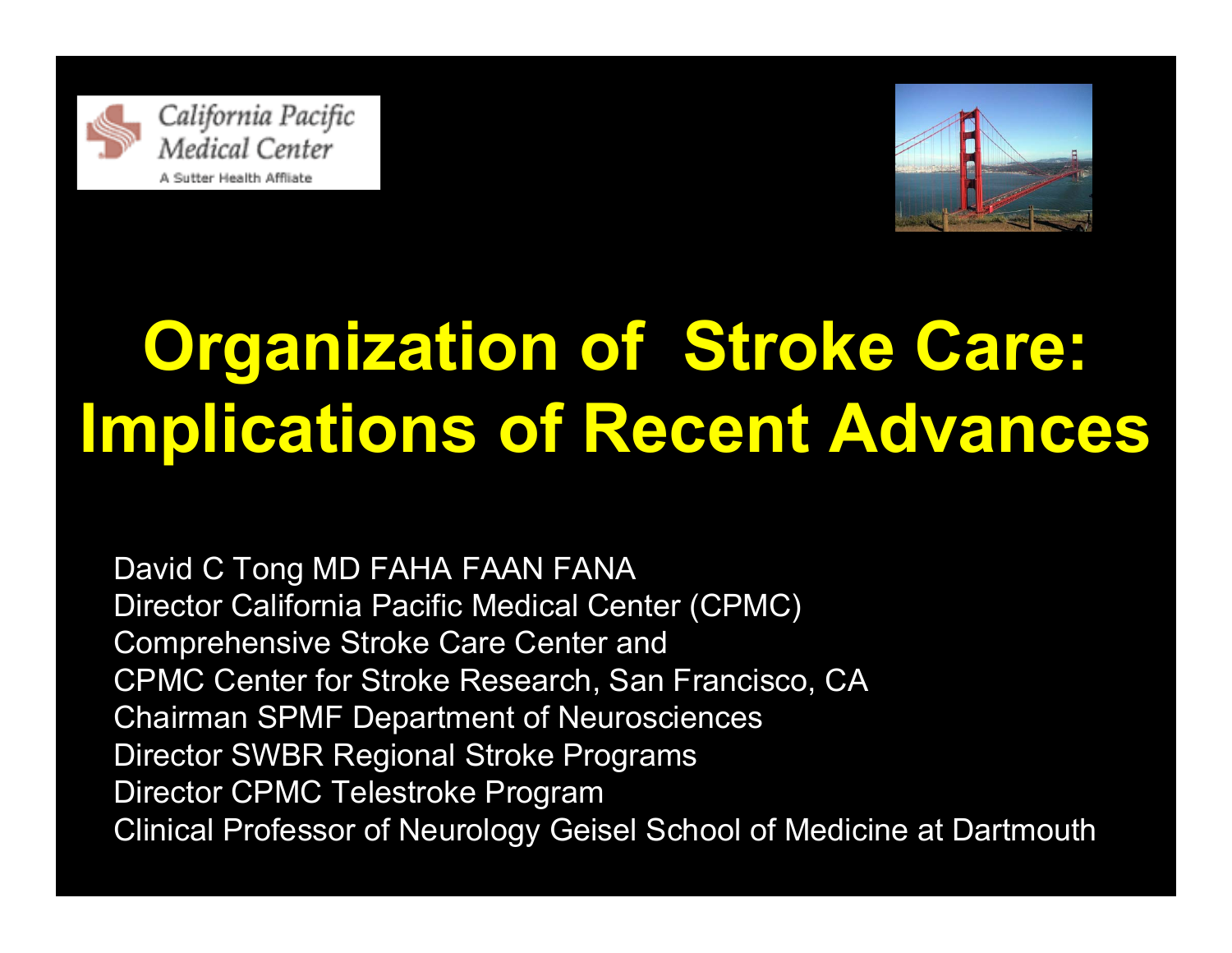## **Background**

- Revolutionary changes in acute stroke care
- $\bullet$  Lack of sufficient resources to adequately manage these patients
- $\bullet$  Strong need for triage protocols and management criteria to deal with expected volume increases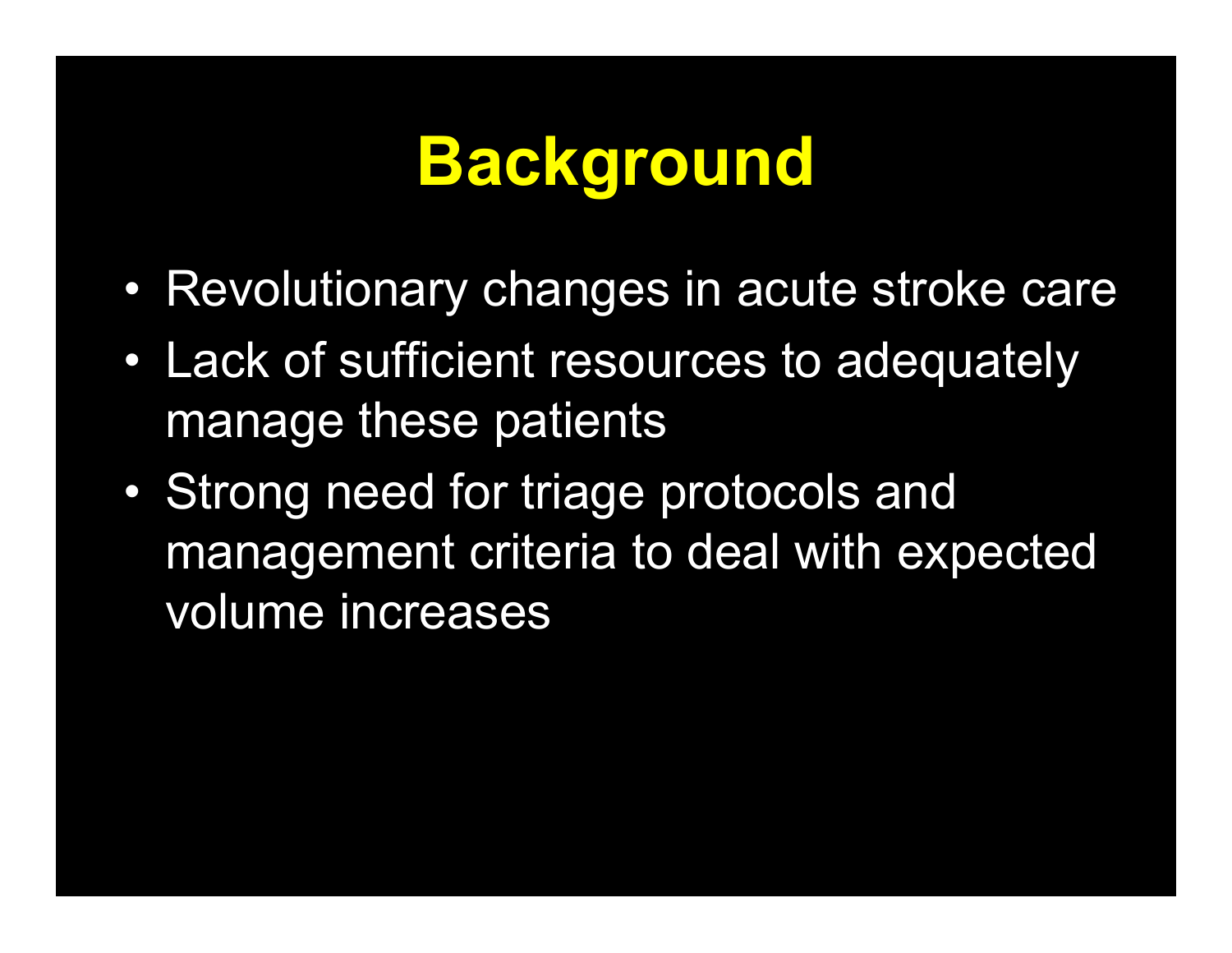#### The NEW ENGLAND JOURNAL of MEDICINE

#### ORIGINAL ARTICLE

#### Stent-Retriever Thrombectomy after Intravenous t-PA vs. t-PA Alone in Stroke

Jeffrey L. Saver, M.D., Mayank Goyal, M.D., Alain Bonafe, M.D., Hans-Christoph Diener, M.D., Ph.D., Elad I. Levy, M.D., Vitor M. Pereira, M.D., Gregory W. Albers, M.D., Christophe Cognard, M.D., David J. Cohen, M.D., Werner Hacke, M.D., Ph.D., Olav Jansen, M.D., Ph.D., Tudor G. Jovin, M.D., Heinrich P. Mattle, M.D., Raul G. Nogueira, M.D., Adnan H. Siddiqui, M.D., Ph.D., Dileep R. Yavagal, M.D., Plaise W. Paytor M.D. Thomas C. Doulin M.D. Dh.D.

#### LE.

#### int of Rapid Ischemic Stroke

L. Rempel, J. Thornton, D. Roy, tshahi, D.F. Frei, N.R. Kamal, silver, A. Shuaib, D. Tampieri, irns, H. Choe, J.-H. Heo, es, J.L. Mandzia, J. Shankar, s, E.E. Smith, W.F. Morrish, Nong, M.W. Lowerison, E Trial Investigators\*

O.A. Ber  $P.$ . G.J. Lycklar E.J. van Dijk R.J. Dalling

A R

Demetrius K. Lopes, M.D., V Oliver C. Singer, M.D., and

A.V. Tielbeek, H.M. den Hertog, D.G. Gerrits, R.M. va

#### NEJM Jan 2015NEJM Feb 11 2015NEJM Apr 17 2015

#### ORIGINAL ARTICLE

#### Thrombectomy within 8 Hours after Symptom Onset in Ischemic Stroke

T.G. Jovin, A. Chamorro, E. Cobo, M.A. de Miquel, C.A. Molina, A. Rovira, L. San Román, J. Serena, S. Abilleira, M. Ribó, M. Millán, X. Urra, P. Cardona, E. López-Cancio, A. Tomasello, C. Castaño, J. Blasco, L. Aja, L. Dorado, H. Quesada, M. Rubiera, M. Hernández-Pérez, M. Goyal, A.M. Demchuk, R. von Kummer, M. Gallofré, and A. Dávalos, for the REVASCAT Trial Investigators\*

1. Wijeratrie, T.G. Priari, W. Criong, K.V. Criariura, C.F. Diaum, M. Dauve, H. Kice, L. de Villiers, H. Ma, P.M. Desmond, G.A. Donnan, and S.M. Davis, for the EXTEND-IA Investigators\*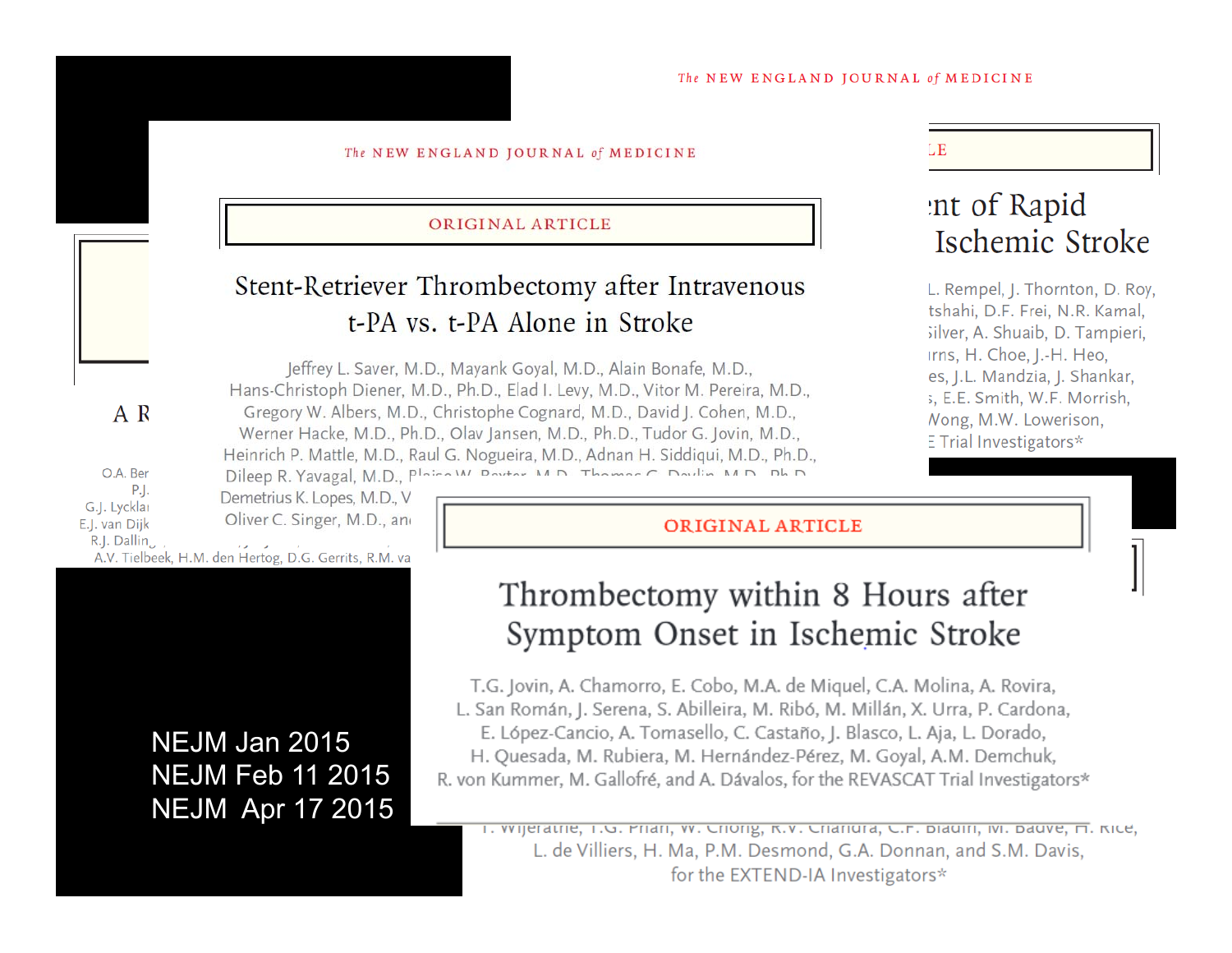# **Stent Retriever Trial Summary**

| <b>Trial</b>     | $\mathsf{n}$ | Tx t        | <b>NIHSS:</b>   | Age | <b>Imaging</b>   | stroke      | <b>Stroke</b> | <b>90d</b> | control |
|------------------|--------------|-------------|-----------------|-----|------------------|-------------|---------------|------------|---------|
|                  |              | <b>Time</b> | <b>IA group</b> |     | <b>Selection</b> | to TPA      | to groin      | <b>mRS</b> |         |
|                  |              | (h)         |                 |     |                  |             |               | $3$        |         |
| <b>MRCLEAN</b>   | 500          | 6           | 17              | 66  | <b>No</b>        | 85'         | 260'          | 33%        | 19%     |
| <b>REVASCAT</b>  | 206          | 8           | 17              | 66  | Yes, CTA         | 117'        | 223'          | 44%        | 28%     |
| <b>ESCAPE IA</b> | 315          | 12          | 16              | 71  | Yes, CTA         | <b>110'</b> | <b>186'</b>   | 53%        | 29%     |
| <b>SWIFT-</b>    | 196          | 4.5         | 17              | 65  | Yes, CTP         |             | 224'          | 60%        | 36%     |
| <b>PRIME</b>     |              |             |                 |     | (some<br>CTA)    | <b>110'</b> |               |            |         |
| <b>Extend IA</b> | 70           | 6           | 17              | 69  | Yes, CTP         | 127'        | 210'          | 70%        | 41%     |

**NEJM Jan 2015 NEJM Feb 11 2015 NEJM Apr 17 2015**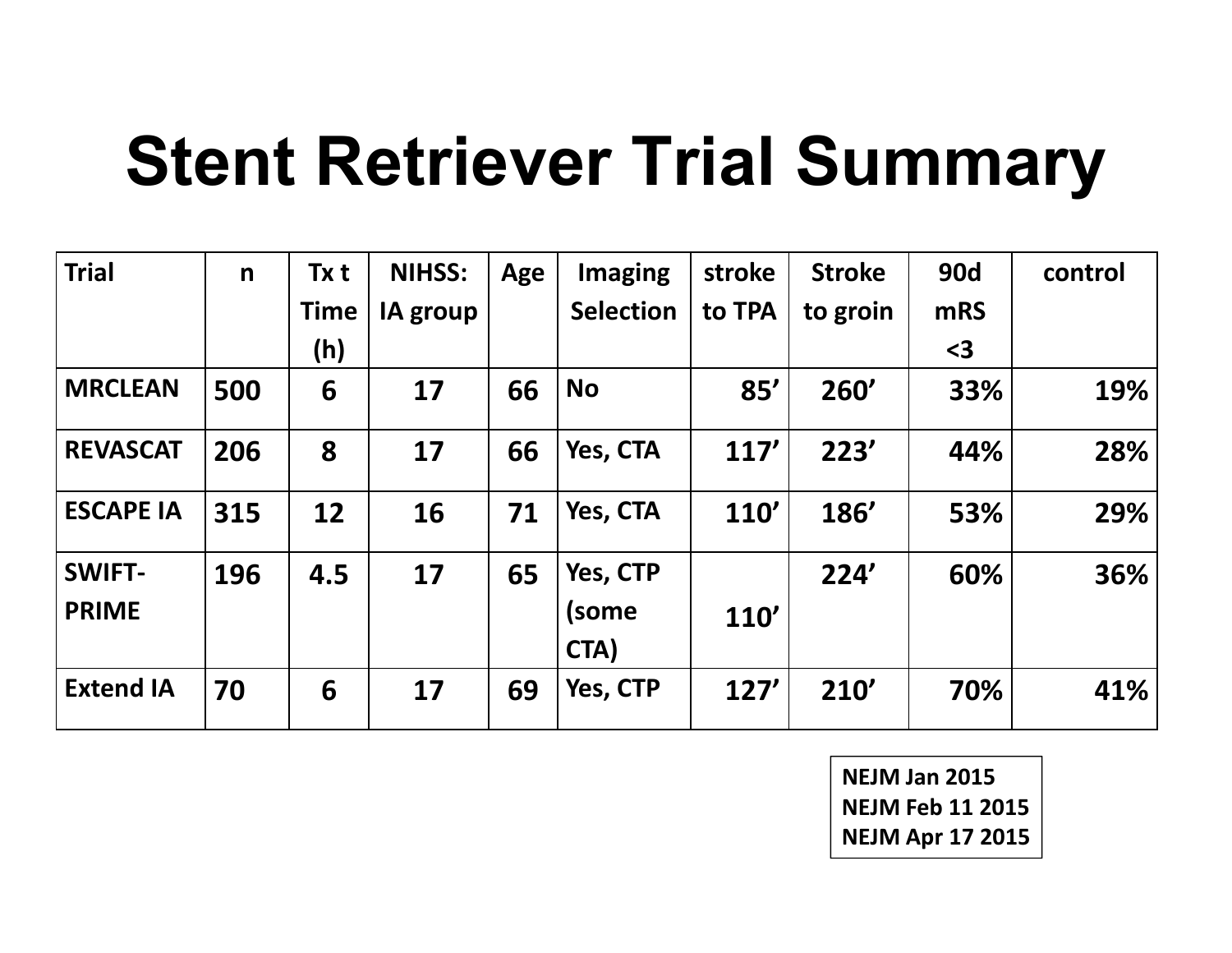#### **CPMC Data: 2012-2014**

- >150 patients
	- Largest cohort in N California
- $\bullet$ NIHSS=15 (vs. 16.5 in studies)
- $\bullet$ Time to tx 452' (vs avg 227 in trials)
- $\bullet$ ~63% mRS <3 (~same as best trials)
- $\bullet$ Uses CTA/CTP guided therapy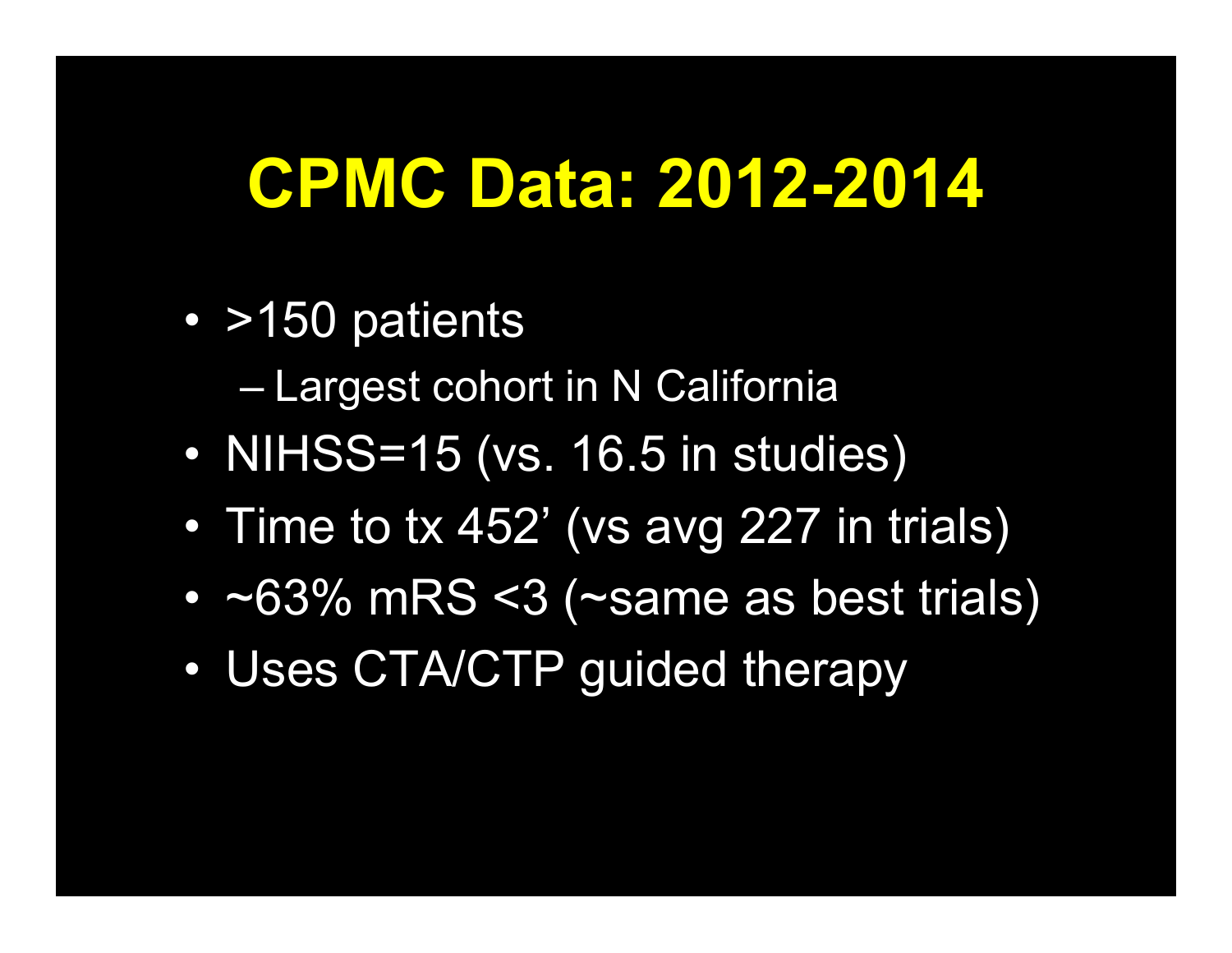# **Stentretriever Trials Implications**

- Tremendous advance relative to prior tx – Level 1A evidence
- $\bullet$ Treatment **mandatory** (like PCI for AMI)
- $\bullet$ Large number of candidate patients (>30%)
- Few guidelines on how to triage and treat patients within this new paradigm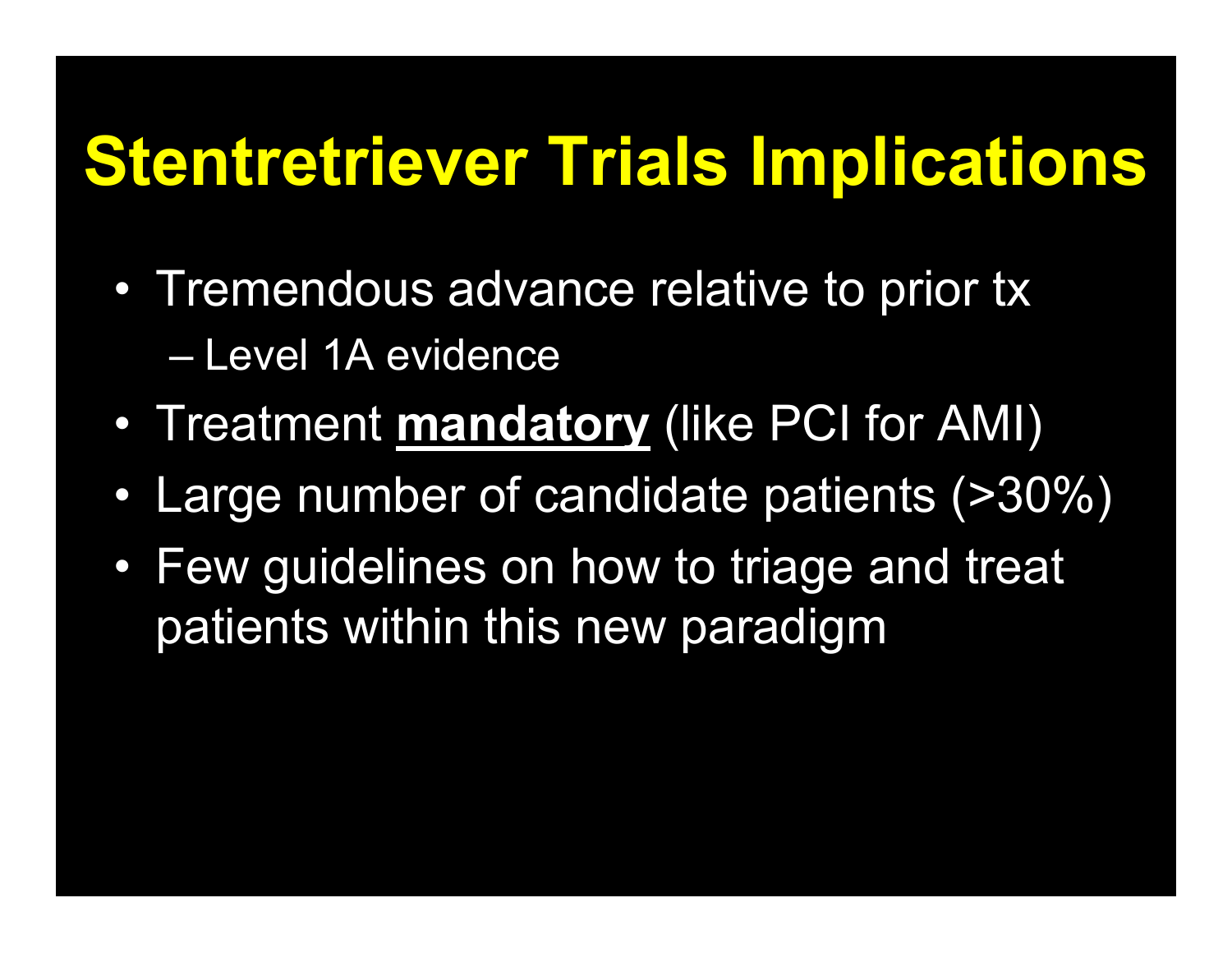## **Organizing Stroke Care: Lessons from Cardiology?**

• Vast network of catheterization centers developed over decades

Individual hospital driven

- $\bullet$  High number of specialists
	- Not derived from organized planning
- $\bullet$ Gradual benchmark and guideline creation

## **Drawbacks: Slow development, costly, high resource utilization**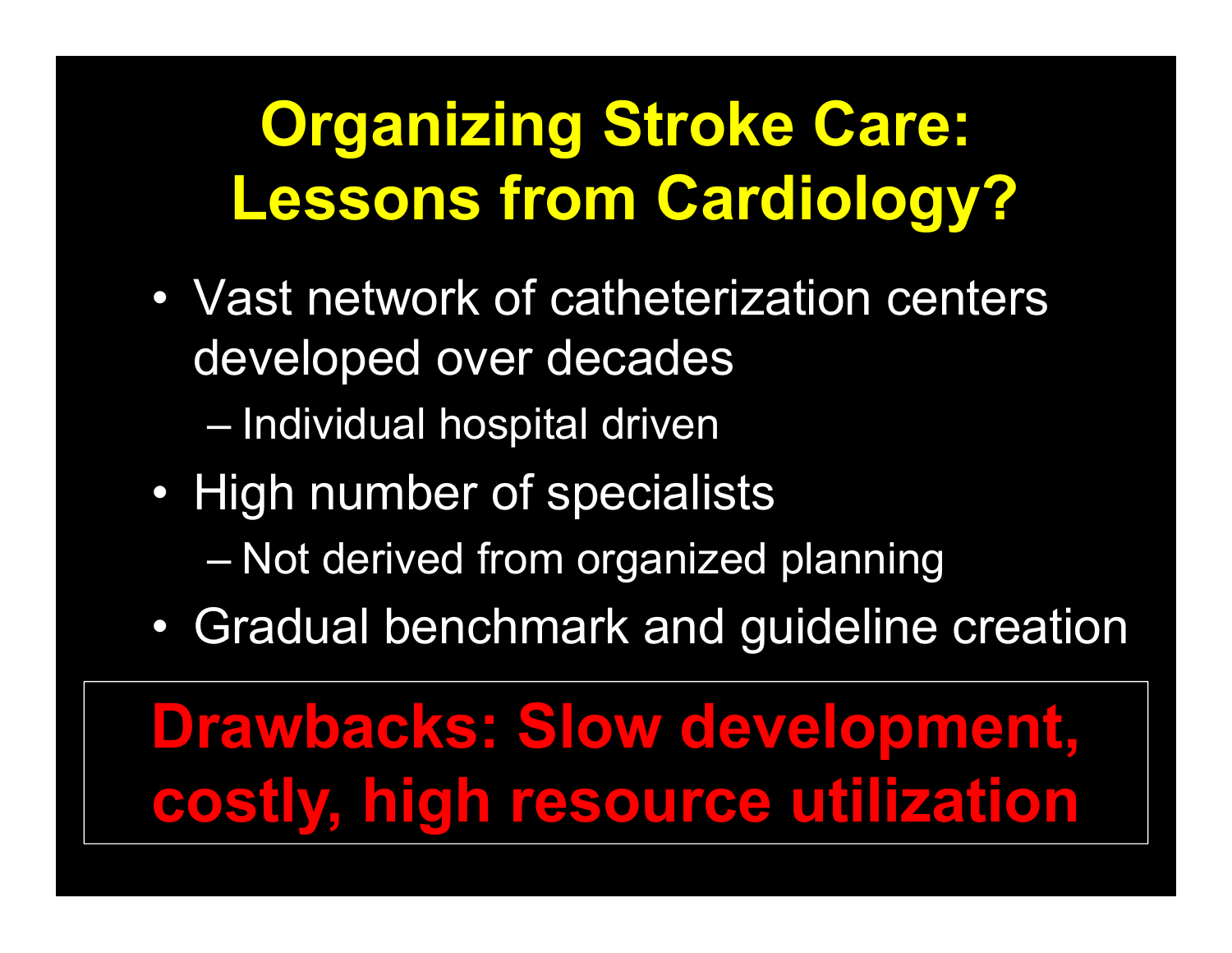# **Stroke System Goals**

- $\bullet$ Leverage lessons from cardiology
- $\bullet$ Leapfrog gradual cardiac evolution
- Implement optimal system realizing current (limited) resources
- $\bullet$  Create organized system rather than disorganized individual initiative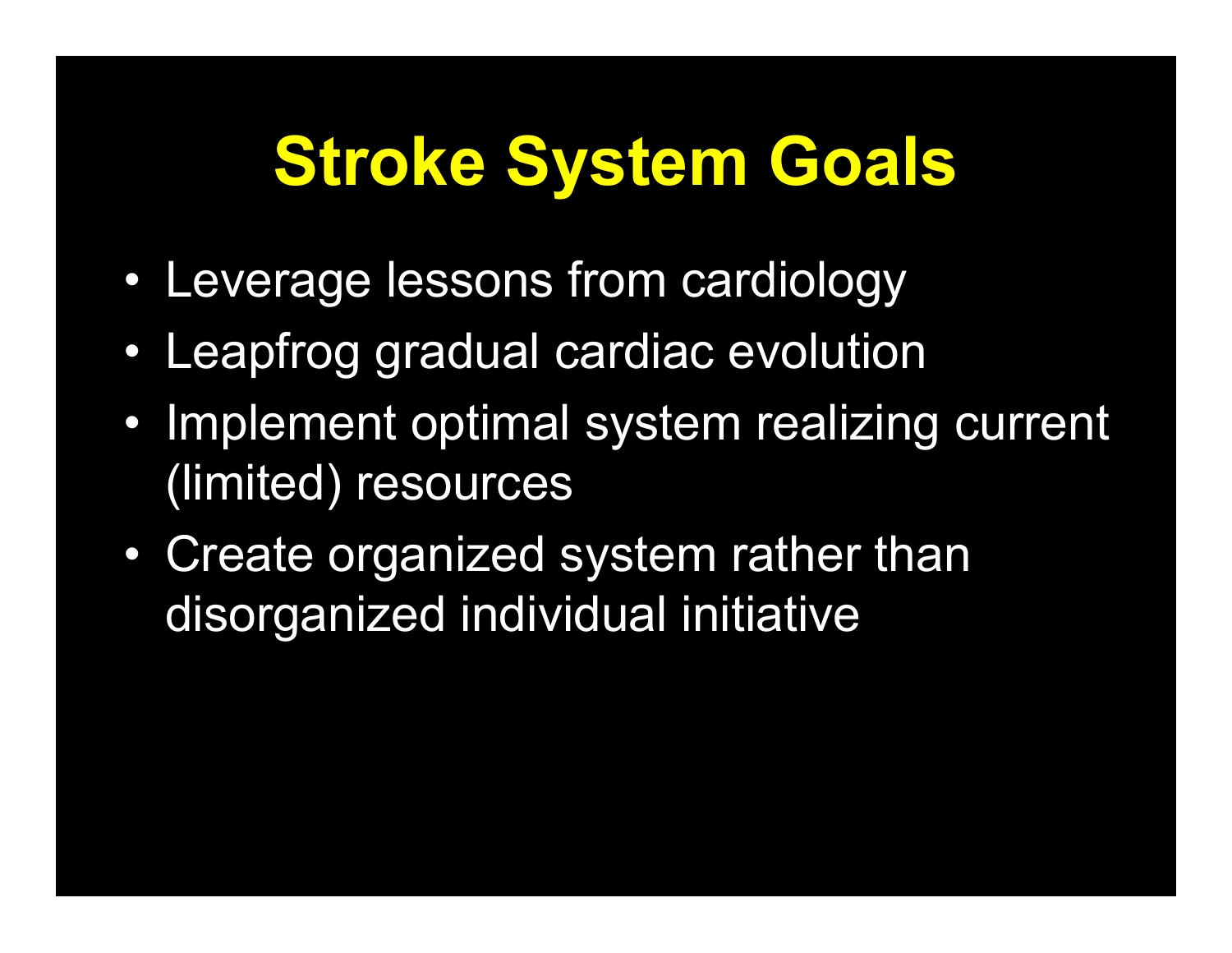# **Important Issues**

- Resource utilization
	- Optimal imaging protocol
	- Ideal triage approach
	- Best transfer methodology
- Personnel
	- Availability/Recruitment
	- Quality (credentialing)
- $\bullet$ **Optimization** 
	- Quality improvement
	- Research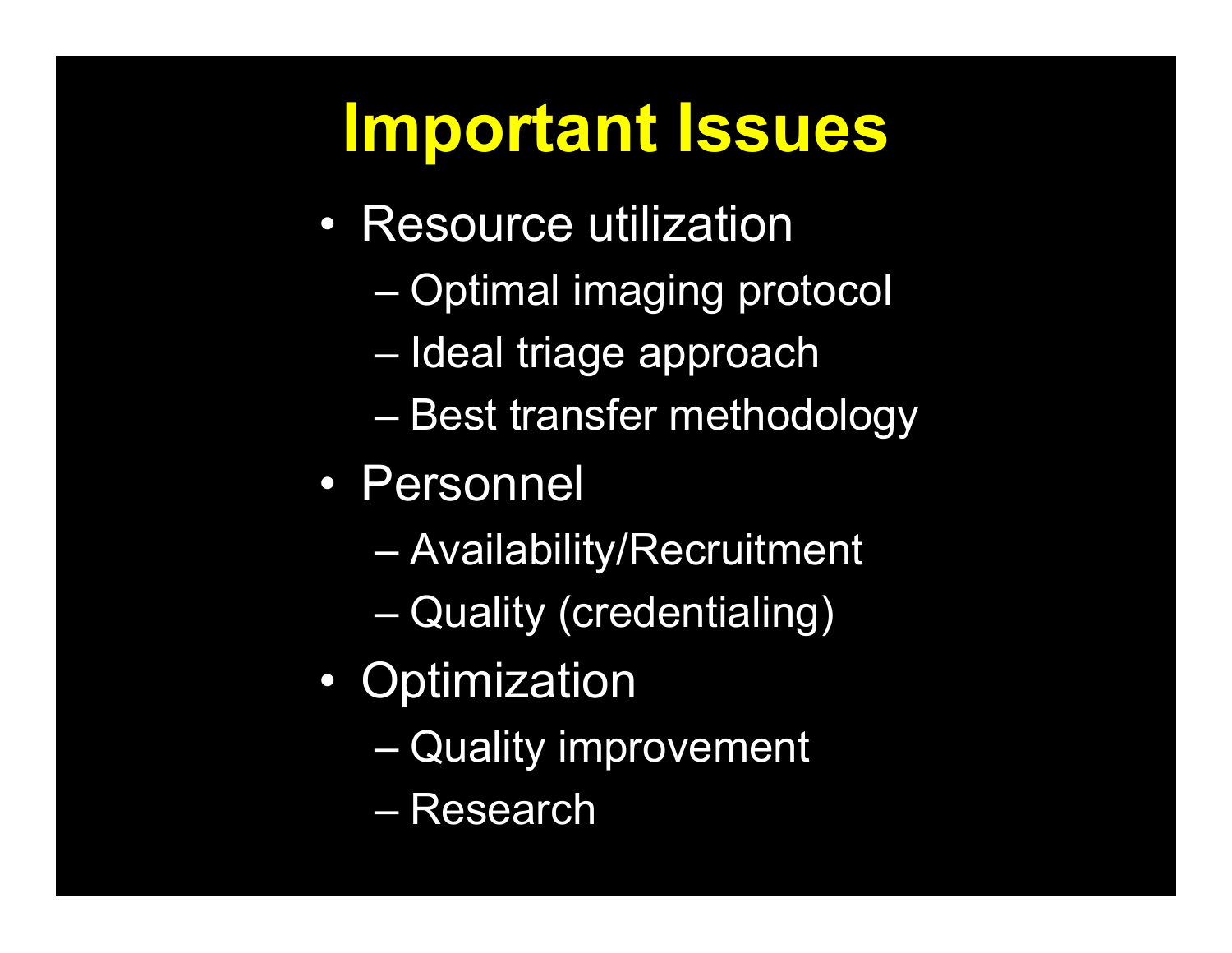### **Local Site Issues to Address**

- $\bullet$  Triage approach?
	- $\mathcal{L}_{\mathcal{A}}$ Screening/Imaging protocol?
	- Time window?
- $\bullet$  Available referral centers? $\mathcal{L}_{\mathcal{A}}$ Alternative providers?
- $\bullet$  Transfer capability?  $\mathcal{L}_{\mathcal{A}}$  Speed/efficiency/availability?  $\mathcal{L}_{\mathcal{A}}$ Air vs. ground?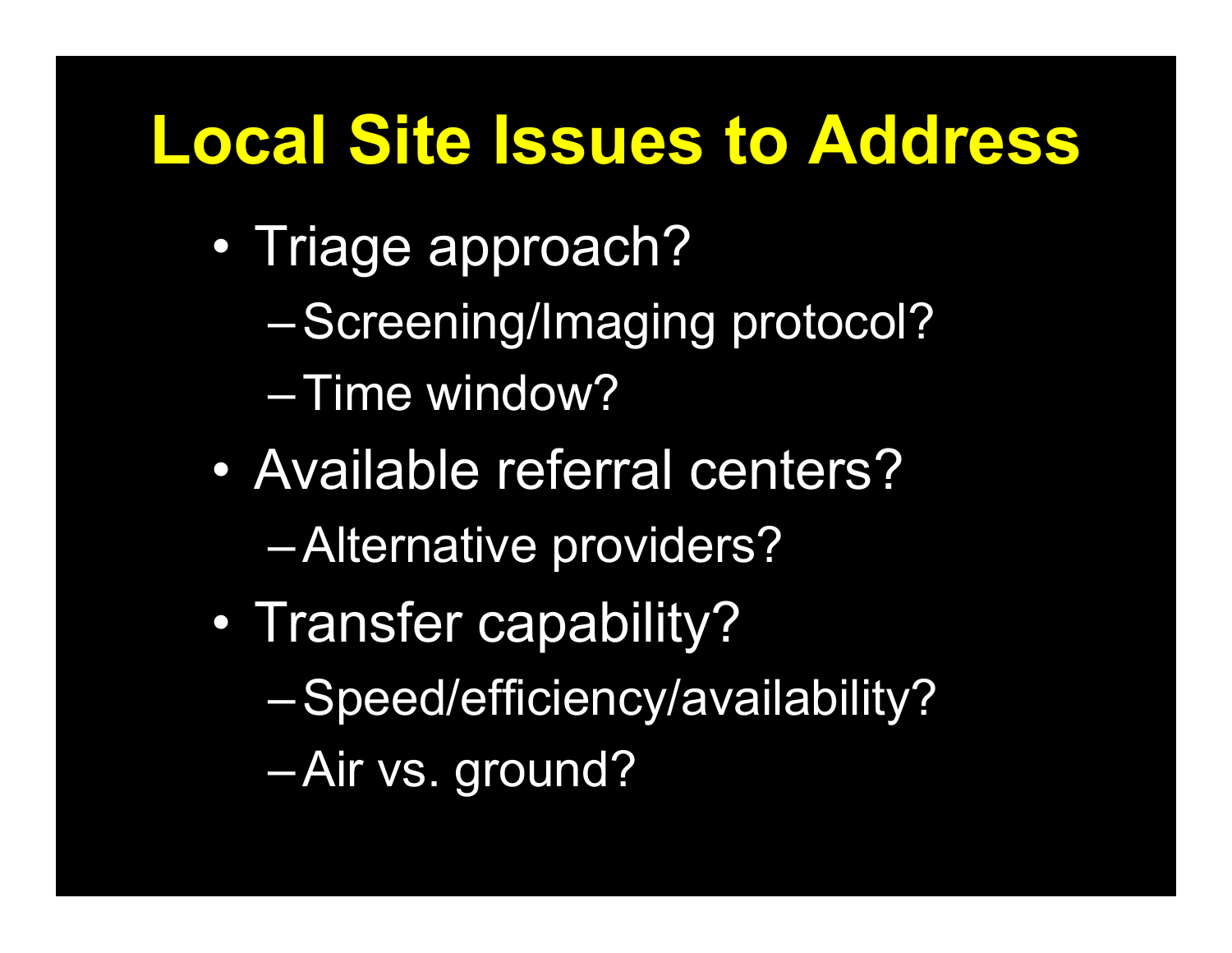#### **Tertiary Center Issues to Address**

- $\bullet$  Patient triage?
	- Coordination with local as well as other tertiary sites?
	- Imaging protocol?
	- Time window?
- $\bullet$ Transfer system organization?

System-wide approach?

- $\bullet$ Manpower adequacy? Quality?
- $\bullet$ Hospital/Cath lab capacity?
- $\bullet$ Cost?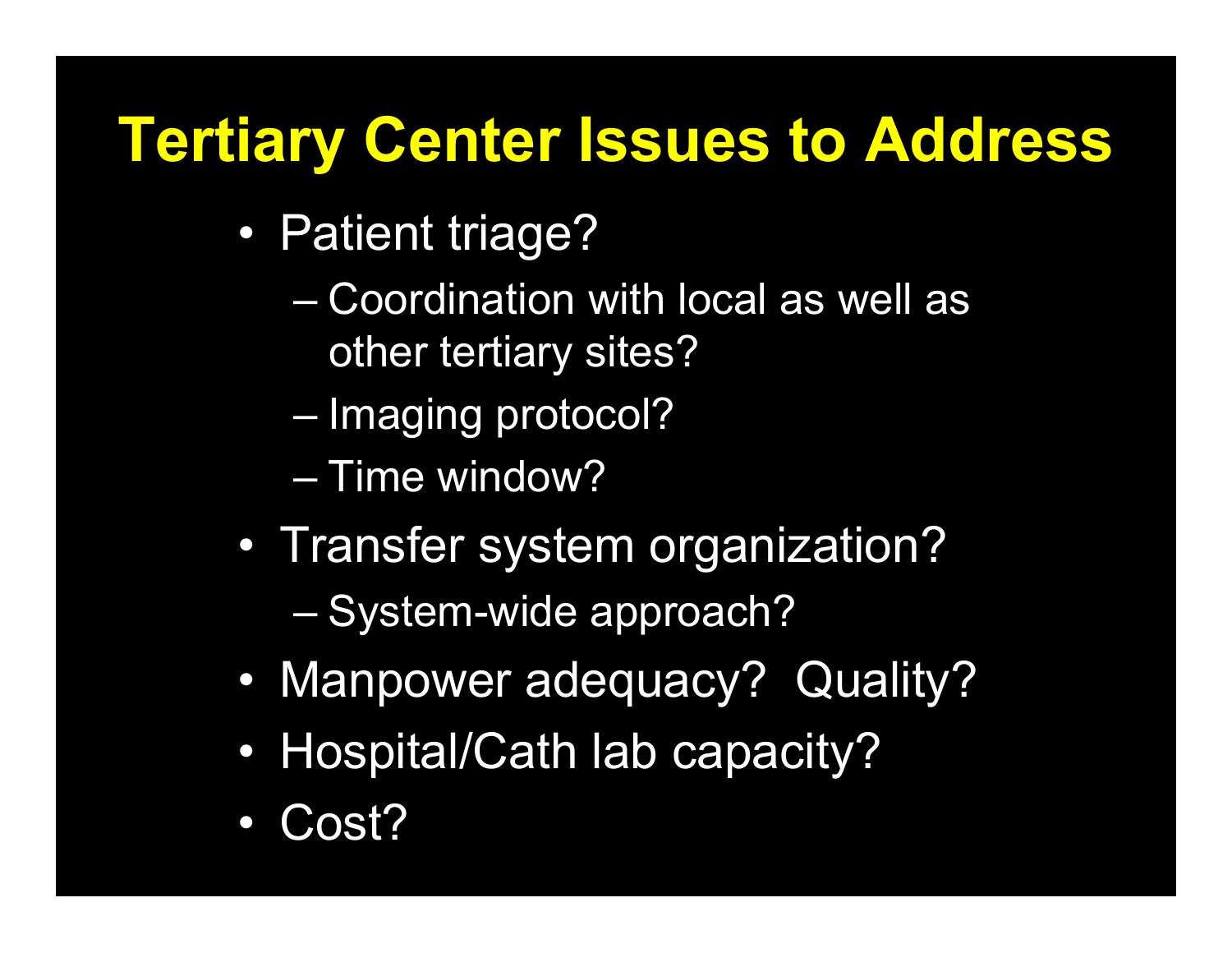# **CPMC Model**

- $\bullet$  Hub and Spoke system with telemedicine and imaging access
	- Permits rapid triage and framework for communication
		- Does NOT require compatible EHR
		- Can work without telemedicine
- Highly trained neuro specialists
	- All board certified in neurocritical care, vascular neurology or both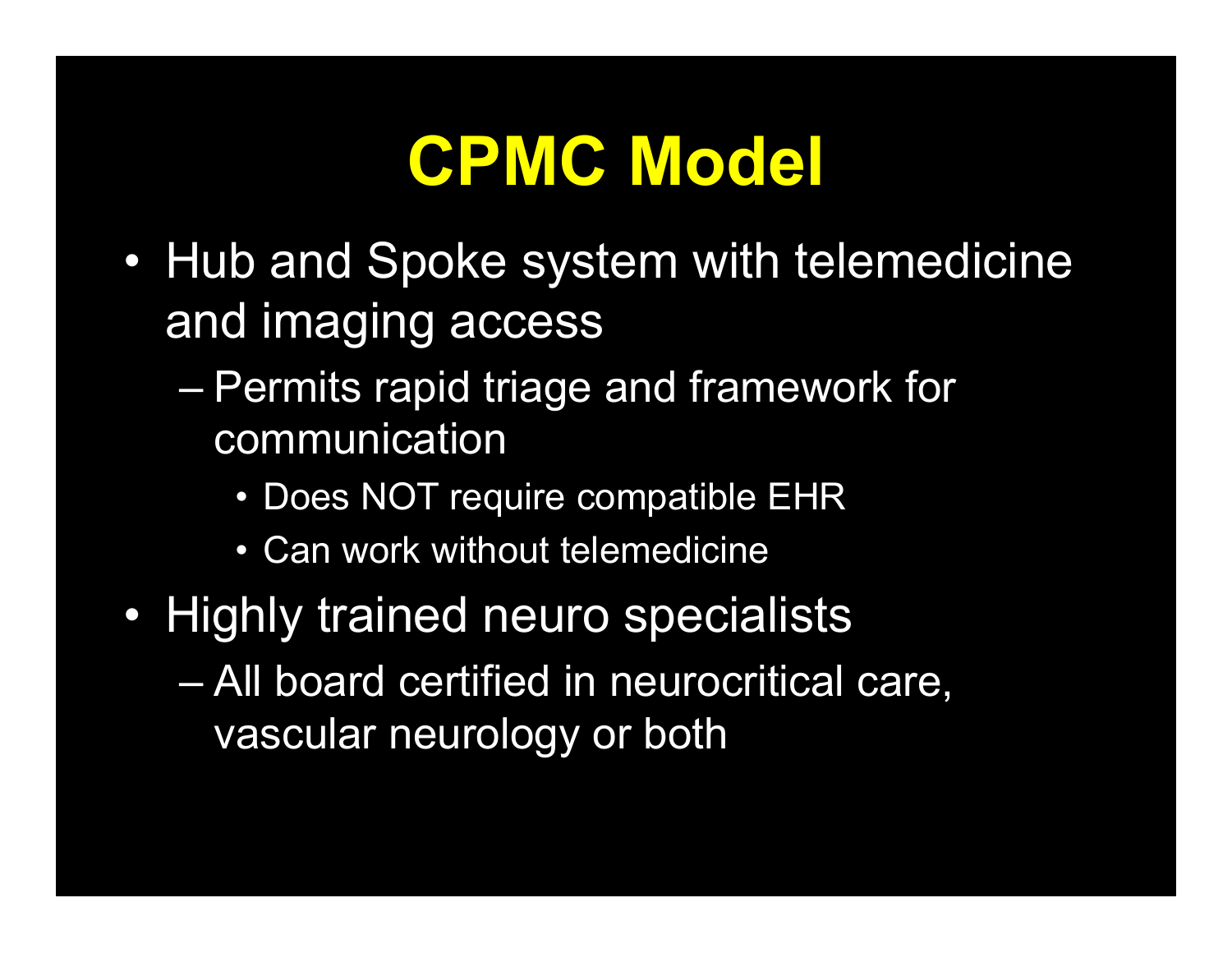#### **CPMC Stroke Network**



CPMC Telemedicine Sites (n~20) **★ Sutter Network Sites (n=29)** ★ Other Frequently Referring Sites (n=43)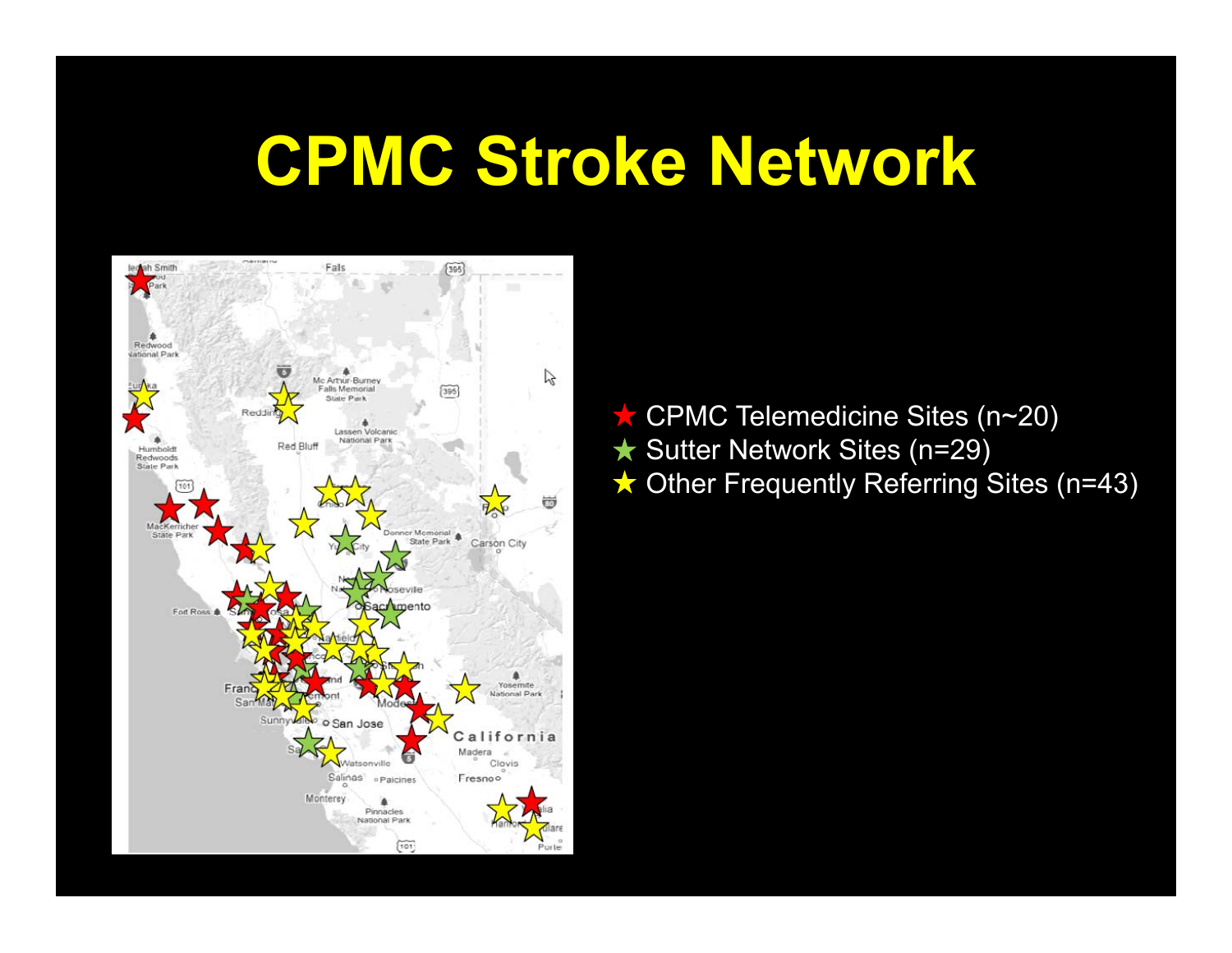# **CPMC Triage Protocol Overview**

- CTA/CTP all r/o acute stroke cases ≤12h
	- some sites <sup>≤</sup>8h depending on distance
	- CTA only if minor (non disabling) sx
	- Consult Neurologist for decision assistance
- $\bullet$  CTA/CTP if 6-24h, AND NIHSS ≥10
	- If MCA occlusion: enroll in DAWN trial
	- If 6-24h and NOT DAWN candidate treatment case by case
		- Highly dependent on CTA/CTP results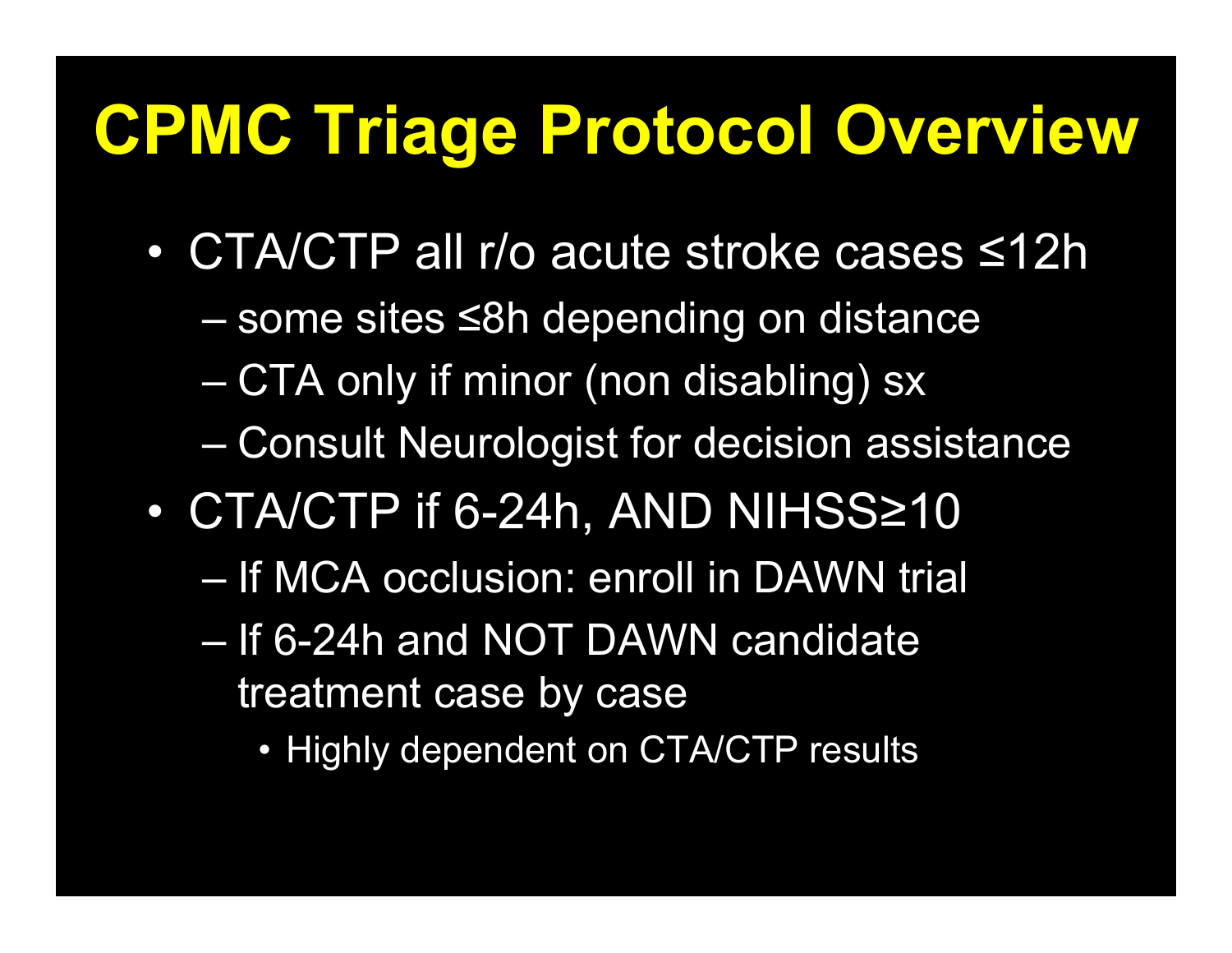#### **DAWN SELECTED IMPORTANT INCLUSION AND EXCLUSION CRITERIA**

**INCLUSION:**

- $\bullet$ **NIHSS ≥10; 6-24h from last known well**
- **Occlusion of the intracranial ICA or MCA M1 (proximal MCA)**
- $\bullet$  **In hospital or POST surgery stroke NOT excluded EXCLUSION :**
- **Head injury ≤ 90d with deficit**
- **Major hemorrhage ≤ 30 days**
- **Glucose <50mg/dL or >400mg/dL**
- **Creatinine >3.0 mg/dL ( if on dialysis no limit)**
- **Coagulation abnl (I.e.: INR > 3.0 or PTT > 3 times nl (NOAC ok if >24h))**
- **Suspected bacterial endocarditis**
- **Severe extra-cranial carotid artery stenosis/occlusion**
- **Suspected cerebral vasculitis or aortic dissection**
- **Occlusions in multiple vascular territories**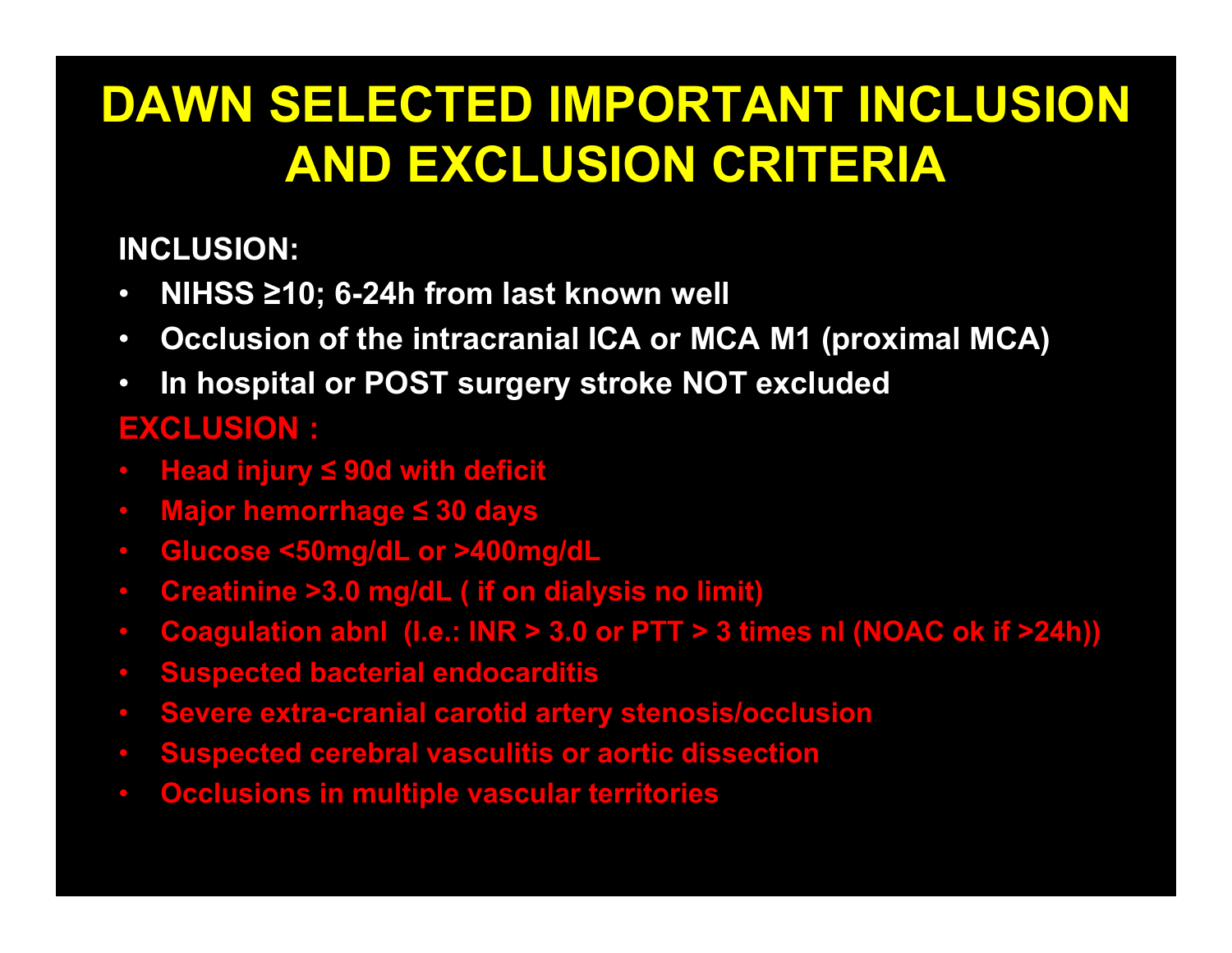# **CPMC Stroke Triage >12-24h or non Treatment Candidate**

- $\bullet$  MRI ± MRA/CTA;
	- CUS if MRA/CTA unavailable (ant circ)
	- Other w/u depends on stroke morphology etc
- $\bullet$  TIA managed similar to stroke especially if major symptoms (hemiplegia etc)
	- MRI/CTA/CTP acutely may permit d/c from ED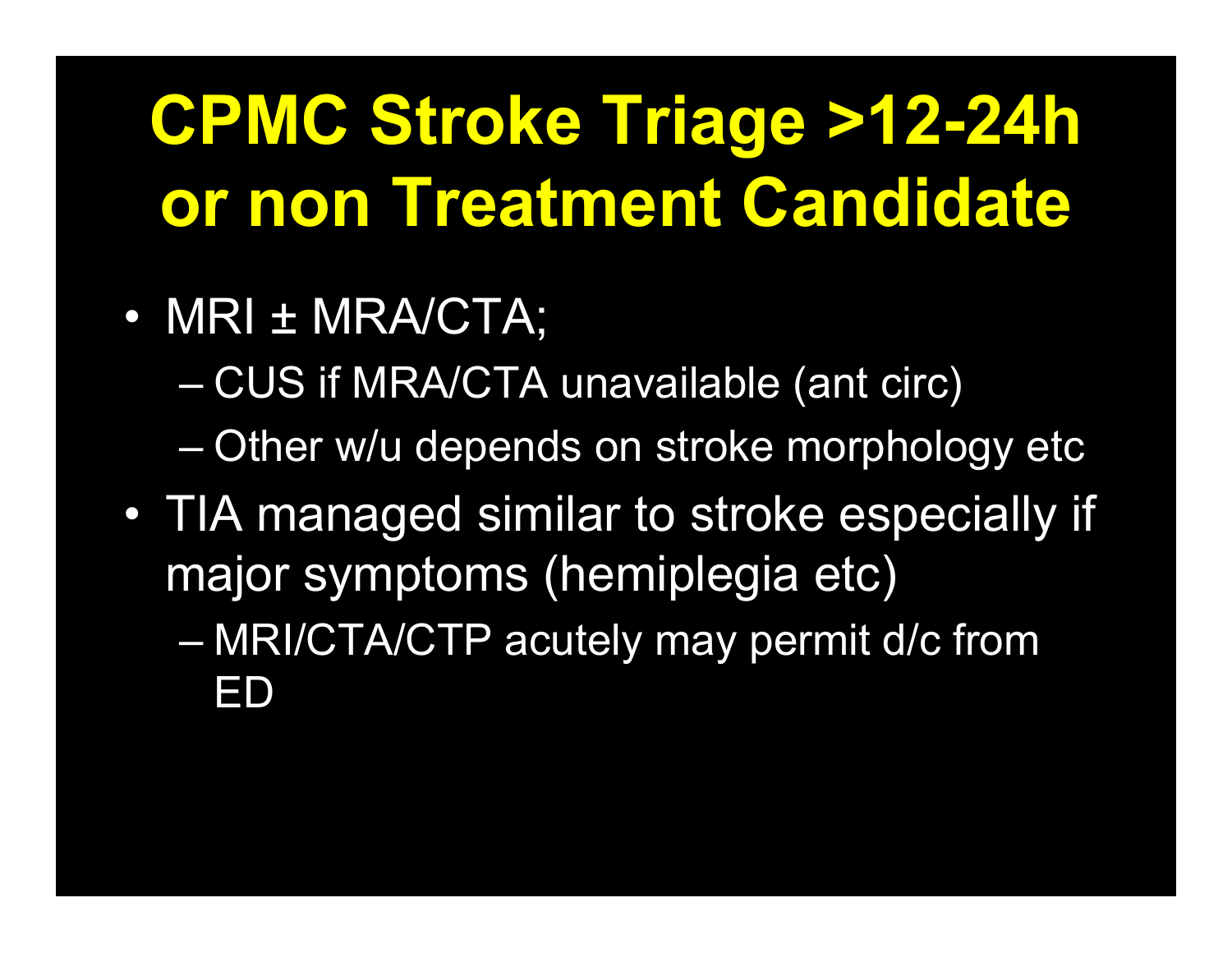## **CPMC Suggested Local Site Triage Overview**

- Many possible exceptions
- $\bullet$  Generally better to call Stroke Neurology and discuss individual case
- However, many sites want written protocol
	- Difficult given rapidly changing situation and advances
	- Need flexibility and constant reassessment
	- Depends strongly on available local resources/capabilities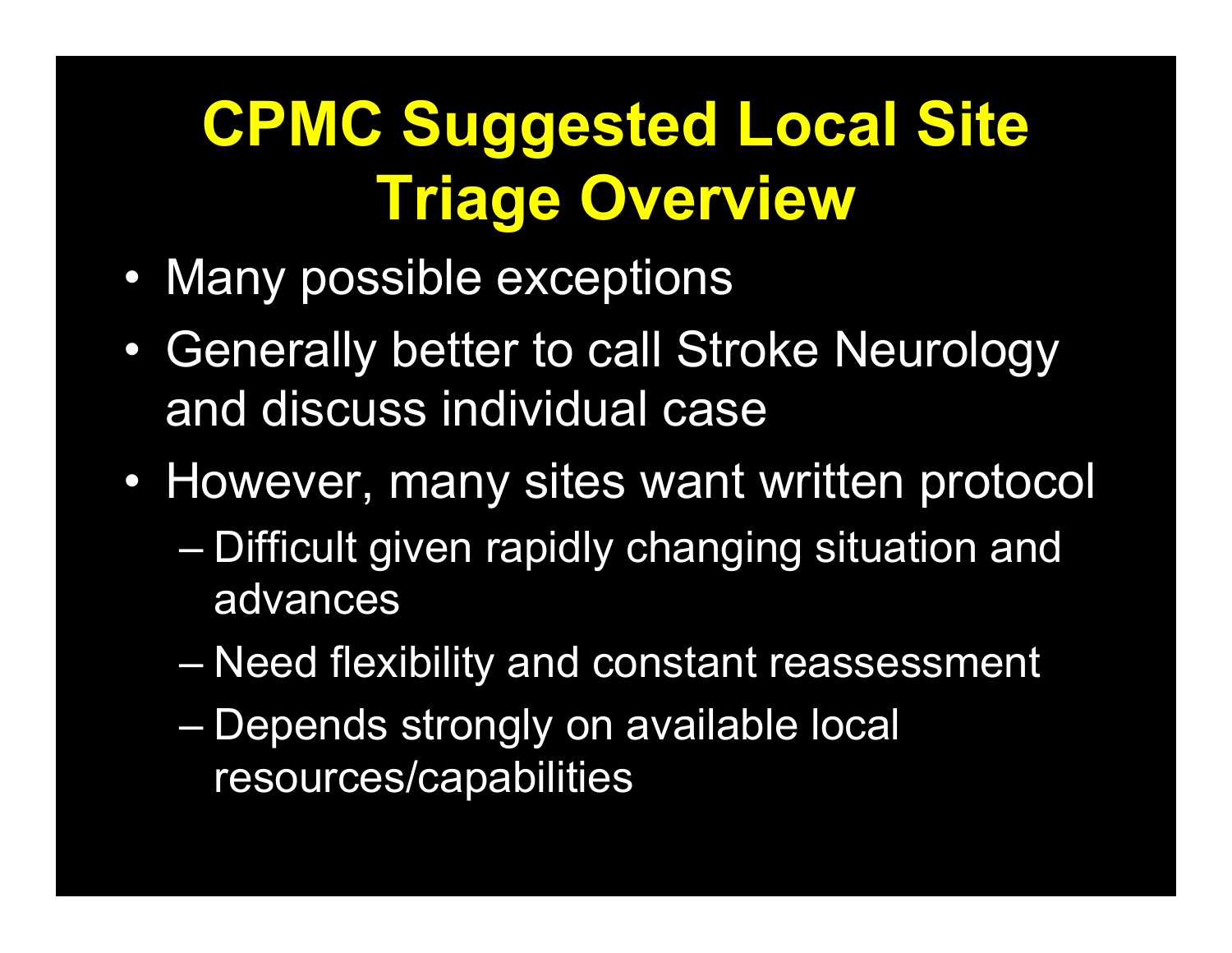## **CPMC Suggested Local Site Imaging Options: CTA/CTP Available**

- All patients ≤ 6-12h receive CTA/CT regardless of NIHSSS
- NIHSS≥10 receive CTA/CTP
- $\bullet$  Stroke patients receive CTA/CTP after consultation
	- Depends on local CTA/CTP availability, stroke neuro availability, distance, severity, age, other local factors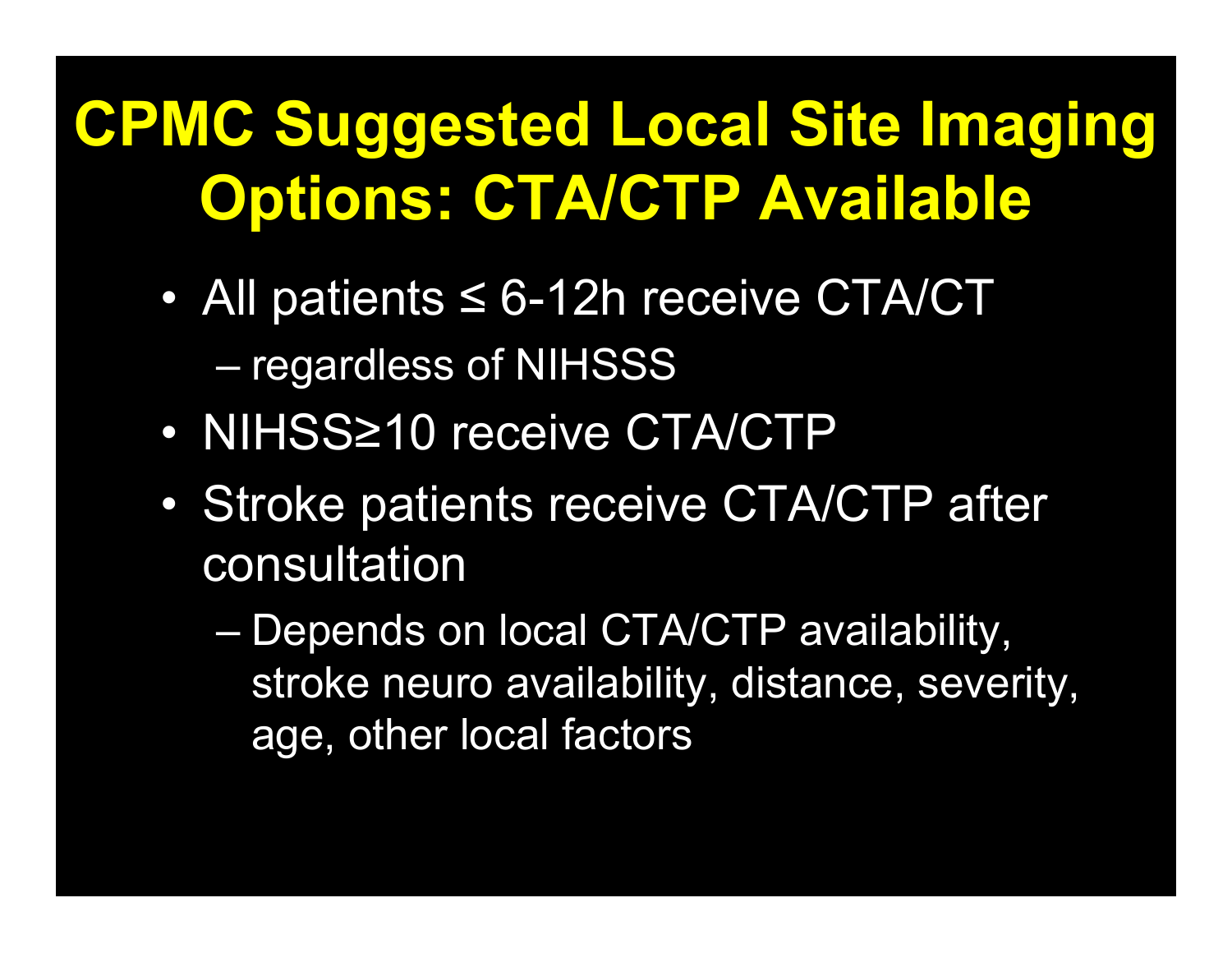# **CPMC Suggested Remote Site Options: NO CTA/CTP Available**

- $\bullet$  <sup>≤</sup>24h AND sx disabling (no NIHSS cut-off)
	- Consult stroke neurologist for possible transfer
- >24h or minor symptoms
	- local management vs. transfer for higher level of care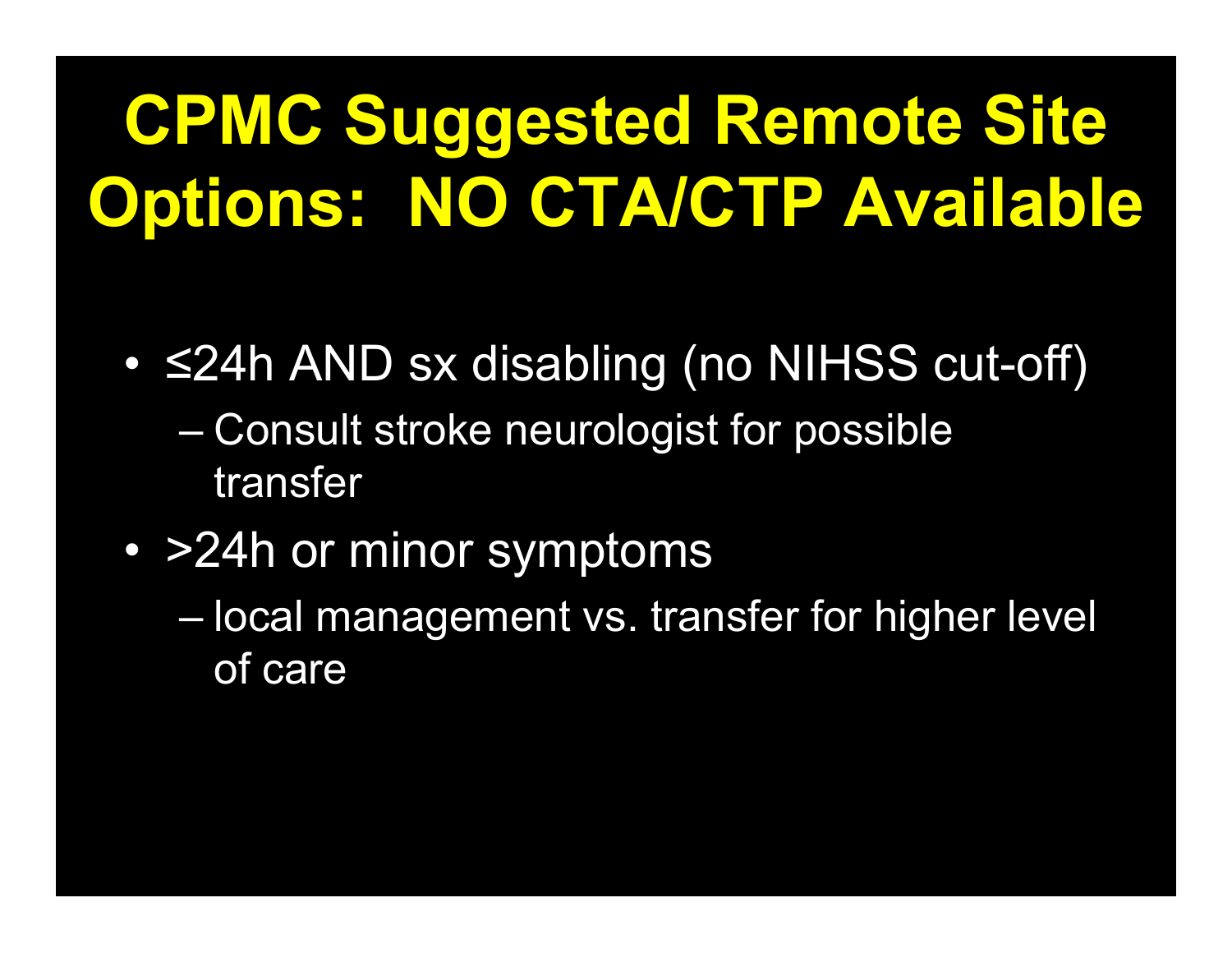# **Other Local Site Issues**

- CTA/CTP
	- Image acquisition speed/availability
	- CT technician/radiology experience
		- CTP in particular requires significant training
- $\bullet$  Unclear if CTP needed for remote patients
	- CTA more useful for triage purposes?
	- Question of which patients to screen?
	- Generally higher NIHSS=more likely occlusion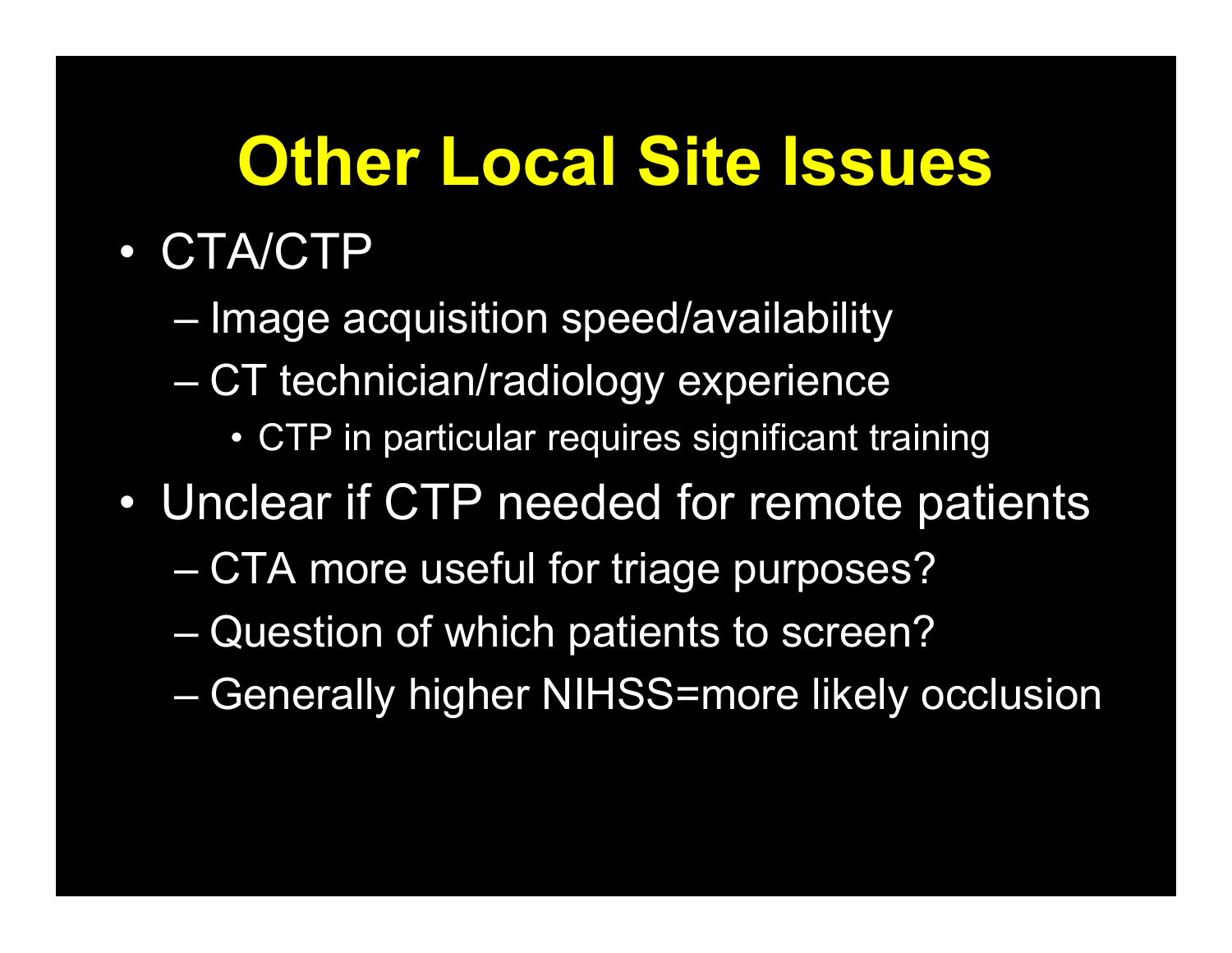

**Mirjam R. Heldner et al. Stroke. 2013;44:1153-1157**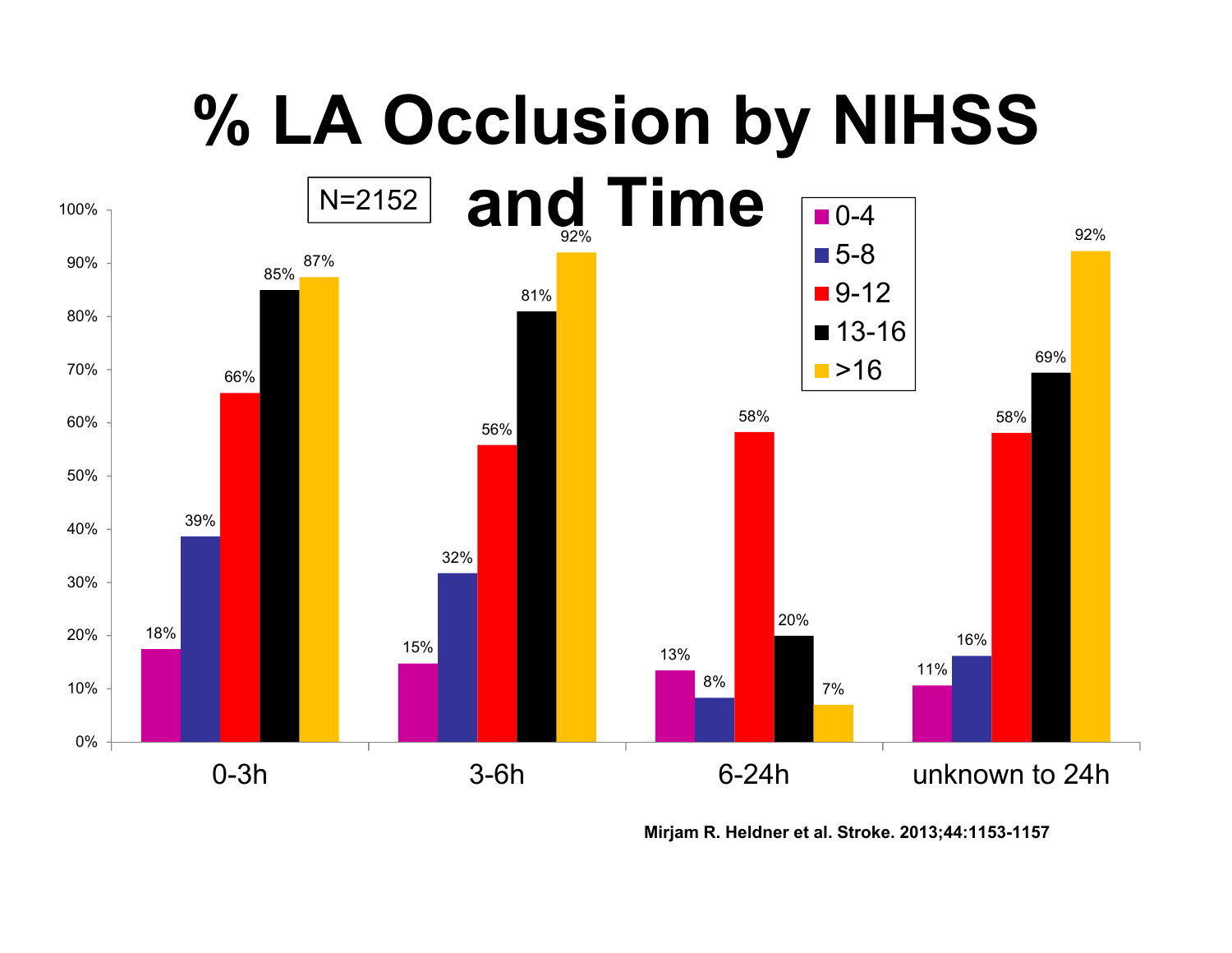#### **CPMC Transferred Pt Protocol**

- Transfer IA candidates receive CTA/CTP even if previously performed
	- To assess current brain/vascular state after transfer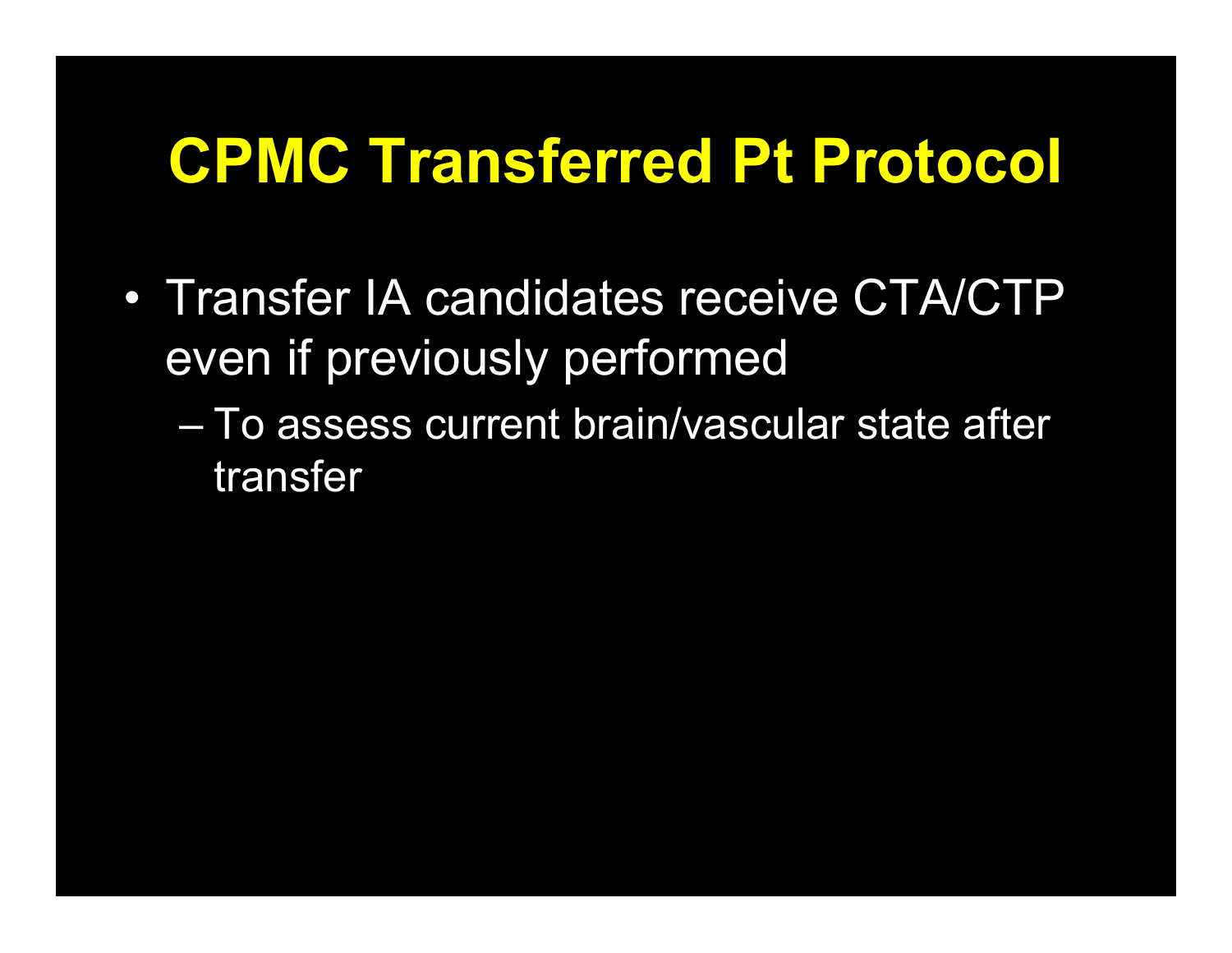# **Tertiary Center Issues**

- $\bullet$  Capacity: Most centers under-resourced
	- ~40% acute strokes ( <sup>≤</sup>24h) have vessel occlusion
	- Physicians
		- High on-call burden; few qualified (credentialing)
	- Call teams, facilities limited
		- <sup>≥</sup> 2 simultaneous stroke management?
- •Triage: in hospital and throughout network
- $\bullet$ Quality control: transfer/treatment speed
- $\bullet$ Communication internal/external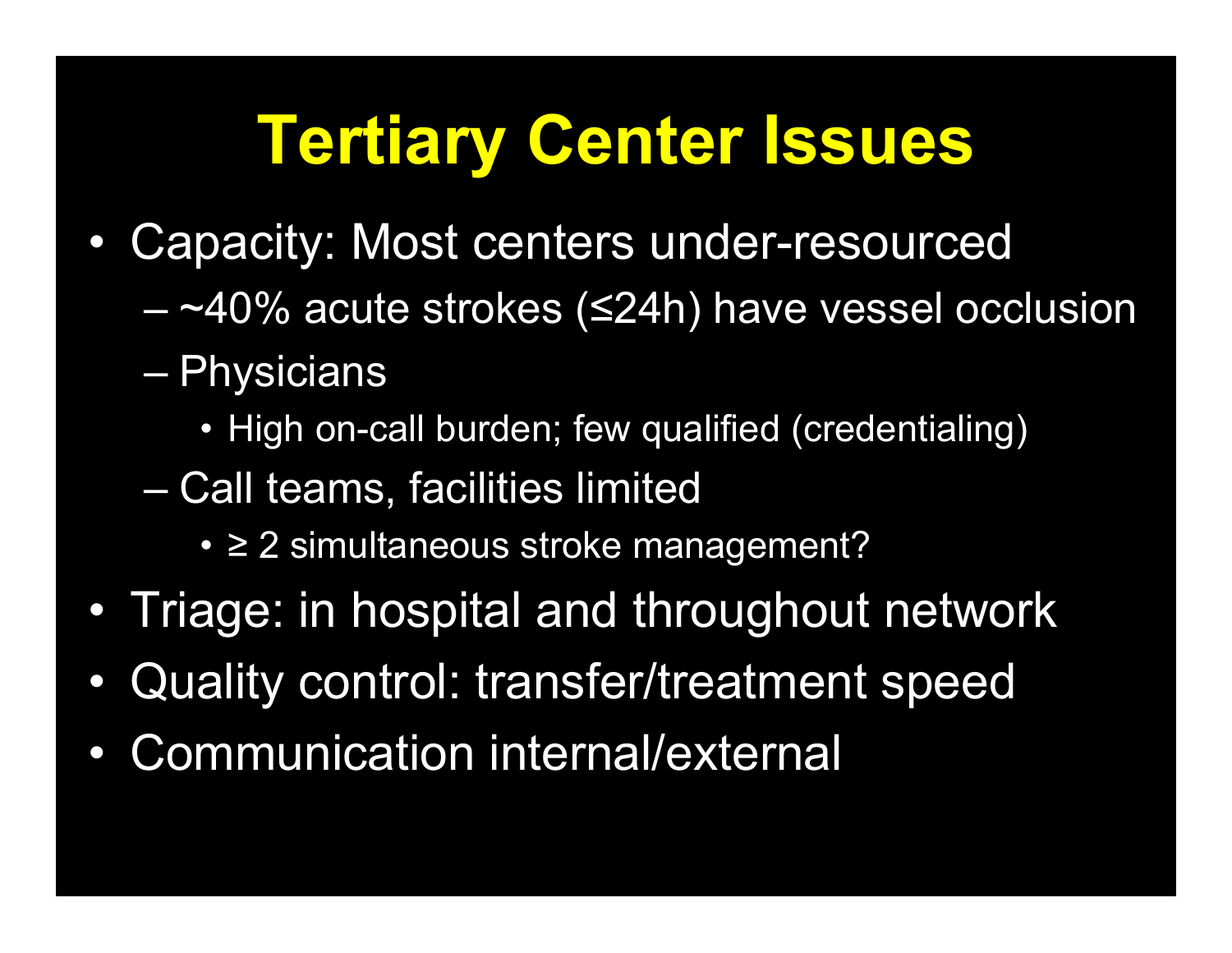# **Stroke Network Issues**

- Treatment guidelines
	- IV rt-PA use criteria
	- IA tx time windows (6, 8, 12, 24h?)
- $\bullet$  Transfer guidelines
	- Triage to closest capable site
	- Alternate sites if primary is unavailable
- Centralized/coordinated transfer center?